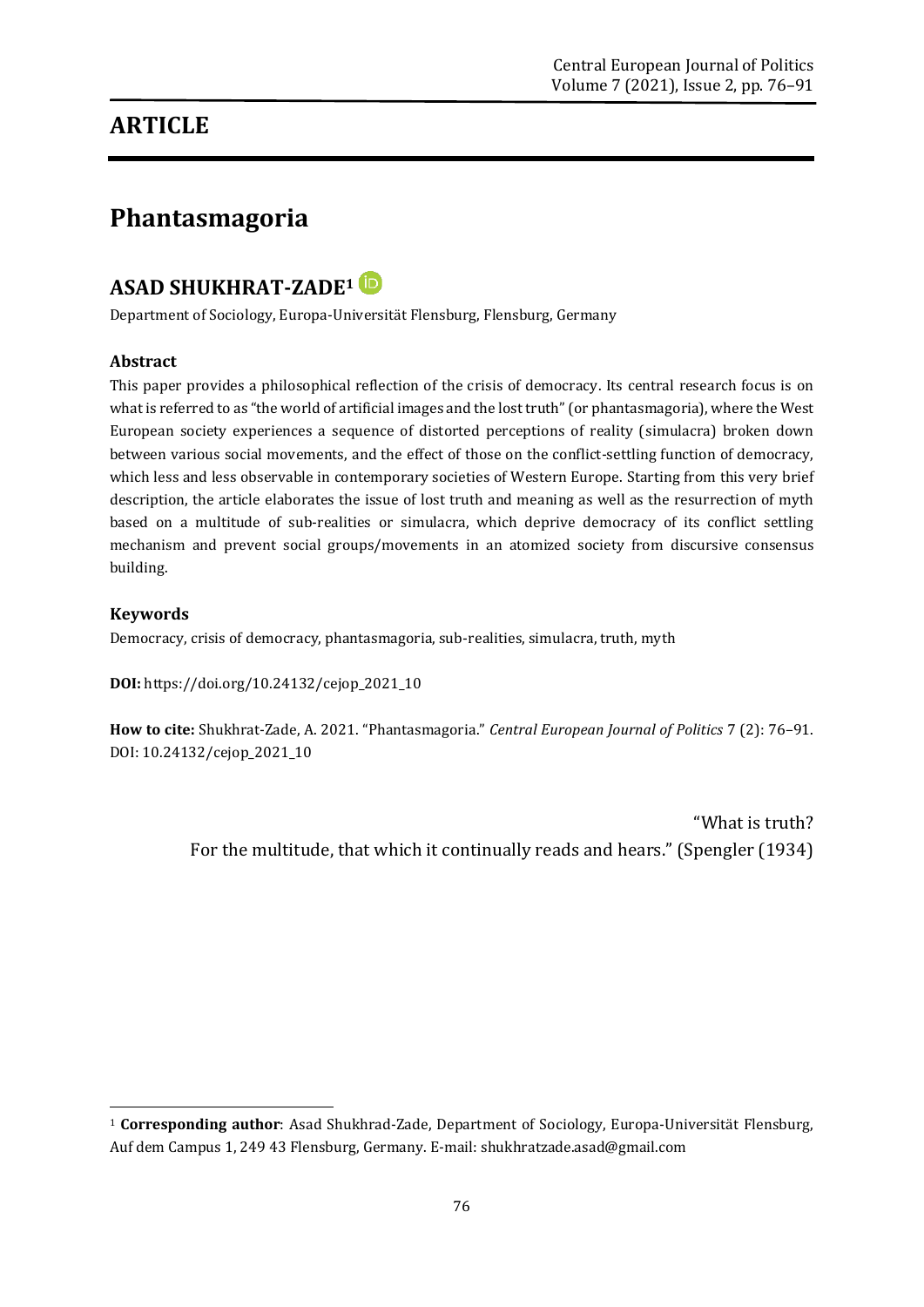### **1. Introduction**

In one of his poems, Vladimir Mayakovsky wrote about the October Revolution in Russia describing that on the next morning the streetcars were already driving under the socialism, however, the advent of the new epoch remained unnoticed by the majority of the citizens. In contemporary West, the situation however, is slightly different. The Grand Narratives or bigger Truths as well as Sociology as a whole can be effective when the society functions as a "Unified Totality" (Parsons 1954: 216–218), however the society in its contemporary state presents "a mass of individual atoms of Brownian motion" (Lyotard 1983: 15). In this context, the Deconstruction thrives and underlines the impossibility of homogeneous interpretation of reality. The texts and images representing reality thus can be interpreted differently by the adherers of various social groups what in turn creates multiple meanings or a complete loss of them. The incredible plurality of social groups with various sub-ideologies and ever fluctuating values brings incredible complication to the interpretation of texts and reality as such. In the age of internet and social networks the short, brisk quotes and images torn away from their contexts, serve as pillars employed to assess and evaluate our surroundings. With the rapid development of Internet and ever-increasing influences from social networks the person is given the opportunity to deepen their devotion to a particular social group/movement and social networks provide them with such opportunities.

### **2. Discussion**

"Veritas Odium Parit" – "Truth Breeds Hatred", could have been uttered yet again in the history of Western Europe, had the truth been not as evasive and fragmented as in contemporary state of late Postmodernity. Could have been uttered but this would be folly for the truth is many as well as the realities that breed them. The latter, exist and are created through the multitude of images behind which the followers of numerous social movements and groups dwell in their sub-realities, perceiving these as "Their Truth". "Your Truth" said with endorsement Kamala Harris, the current Vice President of the United States, with full approval, when addressing the students who had been accusing Israel of "ethnic genocide" (Joffre 2021). A problem, seriousness of which perplexes the best minds still dwelling in this world, but still such a severe accusation, is labeled as "Your Truth" and as simply as that. Such endorsing simplicity concerning the judgement of one of the most complex issues in the world can be interpreted as yet another image behind which a certain sub-reality dwells, or Hyperreality as had brilliantly been pointed by Baudrillard (1995: 22–23). In his work, Debord hints that the "Hyperreality" is not an addition to the real world, but "on the contrary, it is the very heart of society's real unreality" (Debord 1994: 5). Baudrillard, in his turn, implies that a Reality that is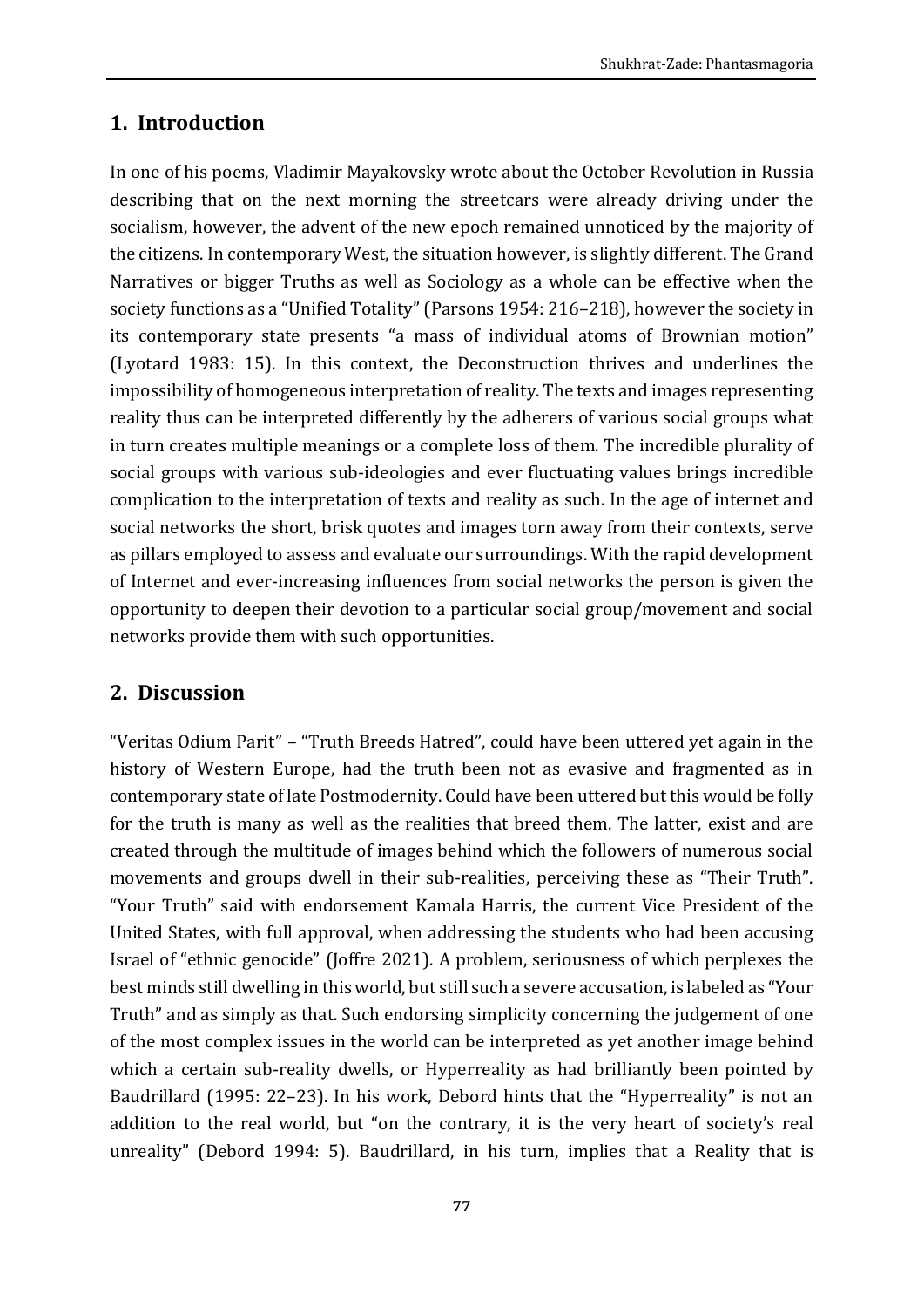Hyperreal is the simulation and the removal of the differences between the real and unreal in which the real and the fiction blend together in Simulacrum. In other words, Hyperreality is created by Simulacra which are signs and symbols and images of reality (Baudrillard 1995: 22–23). According to Baudrillard, the Hyperreality happens when there is oversaturation of the information in which the meaning is harder to find.

The ideas coining the term "Simulacrum" had been thought over since thousands of years, dating back to Plato when the "copies of original and copies of copy" had been discussed. Baudrillard distinguishes three Simulacra orders (however four in total) that cover the epochs from Renaissance to the Post-Industrial era. These Simulacra evolve from the reflections of basic reality to the perversion of reality and then to the absence of the latter with signs being "faithful copies" with the lack of original. Baudrillard gives the following definition to the term "Simulacrum" – "The simulacrum is never that which conceals the truth—it is the truth which conceals that there is none." (Baudrillard 1995: 1) In the contemporary late Postmodernity, the societies of Western Europe find themselves rather closer to the Simulacra order that passes the third, namely the "faithful copies" order and representing simply "copies" as well as distorted images without much sense of the orientation in the lost meanings. In such a sense the functionality of the "Democracy as a Conflict Settling Mechanism" is deeply upset as Democracy relies on meaningful exchange and on a certain number of Truths to be able to operate in a way, ideally close to an ideal form of Democracy.

The discussions on Truth and what is real and unreal, take place already for thousands of years, however, Postmodernity with its tendency to constantly introduce new to the existing contours of affairs, that is called not to be an addition to the existing rules, but rather to reshape and change them, does precisely the latter with the application and the nature of Truth (Lyotard 1983: 43). One of the greatest instruments of such an approach is the social or video/photo network (e.g. Facebook, Snapchat, Instagram, YouTube, TikTok and multiple others), a channeling of various interests and a further breakdown into interest groups/movements takes place. These networks are based on cells of "friends" and circles of "ties, groups". The service context is created directly by the network participants. From a psychological point of view, social networks are presented as personal contacts between people who share the same sets of beliefs, amalgamating these into groupings of shared interests. For instance, Facebook has more than 400 million people in various Facebook groups that people deem "meaningful" (CNBC 2020). The meaningfulness of the group, according to Facebook, is established by means of surveys, monitoring how much time people spend in these groups and interestingly, how many of their friends are also the members of these groups (CNBC 2020). This, coupled with the rampant technological progress and the new platforms for information flows (social, video, photo networks) and the atomization of society, bring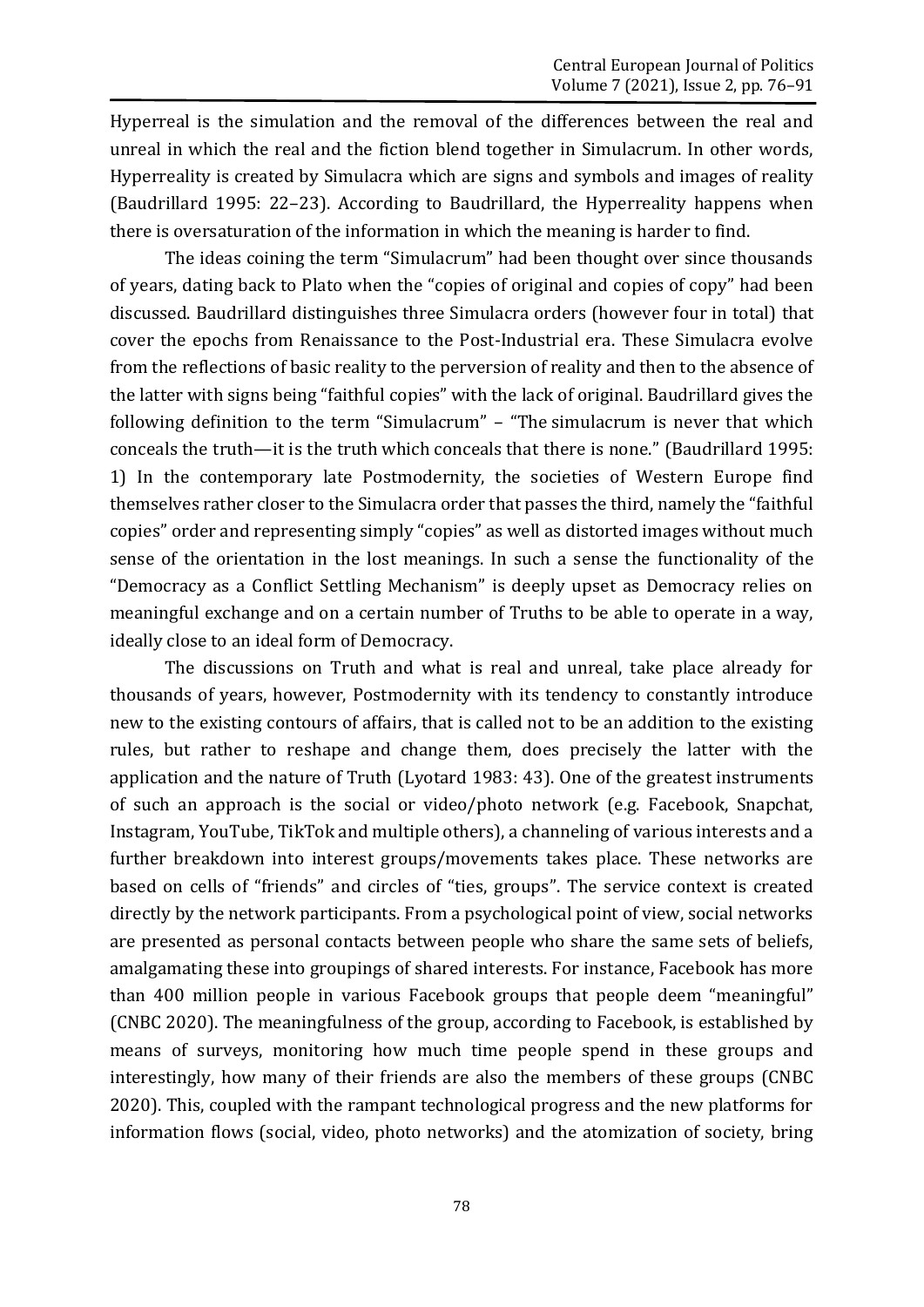much alternation into the perception of Truth as a concept with potentially universal application. As the introduction of printing, radio, television once changed the patterns within the societies, the internet and coupled with its technological progress nowadays lead the rampant alternations within the societies.

However, there is a great difference between these milestones. An industrial society being a relatively centralized entity, generated printing houses, radio stations, Television channels all of which had been essential in the acceleration and spreading information, education and many other possibilities. For instance, the local musicians, actors, singers, performers etc., had lost their audiences in their little towns or villages with the advent of the Radio and Television. However, this as well, gave them the chance to win the bigger audiences, though a very minute chance and, at times, very biased. The internet in contemporary time, changes this system completely, increasing this tiny possibility manifold, thus reverting the certain heavy presence of organized and centralized entities such as Television channels or Radio stations that are the facilities, each of which possesses a certain ideological pillar from which its competence assessment (or truth) derives and which forms its views on various matters. This organized culture generating machine had been brilliantly elaborated by Adorno in his essay on Culture Industry (Adorno 1991).

The Internet, to be more precise, its social/photo/video networks especially, however, do not assess truths based on the group of experts belonging to centralized culture and knowledge in the organization (which is rather a pattern of industrial and partly postindustrial societies with organized centers of information) but rather by the crowd and by social group to which particular content belongs. As mentioned by Lyotard in the "Postmodern Condition", the technological progress will have an impact on the status of knowledge (Lyotard 1983: 38) what is very observable in the contemporary time. The contemporary information-based society, leads itself to believe that it is a knowledge-based society and that members of which can make an informed decision concerning various topics.

However, as had been mentioned by Nietzsche (1997) in the "Twilight of Idols", "a proof by pleasure" is a significant factor affecting the many beliefs of human kind. This, is an allusion to the Biblical "proof of strength" (I Cor. 2:4), however, here a pleasant thought is considered to be correct. Nonetheless, superficial judgements represent a core of contemporaneity, yet once again proving that the society is rather information based where information is sporadic, very frequently torn from contexts which often cripples meaning creation. In the age of internet and social networks the longer teleological texts are out fashioned by short, brisk quotes and texts resembling the sayings and proverbs, at times, torn away from their contexts. For instance, the social Network "Twitter" has a maximum text length of 280 characters. For instance, longer texts in the vast of social networks are lacking popularity for the swift changing newsfeed and endless chaotic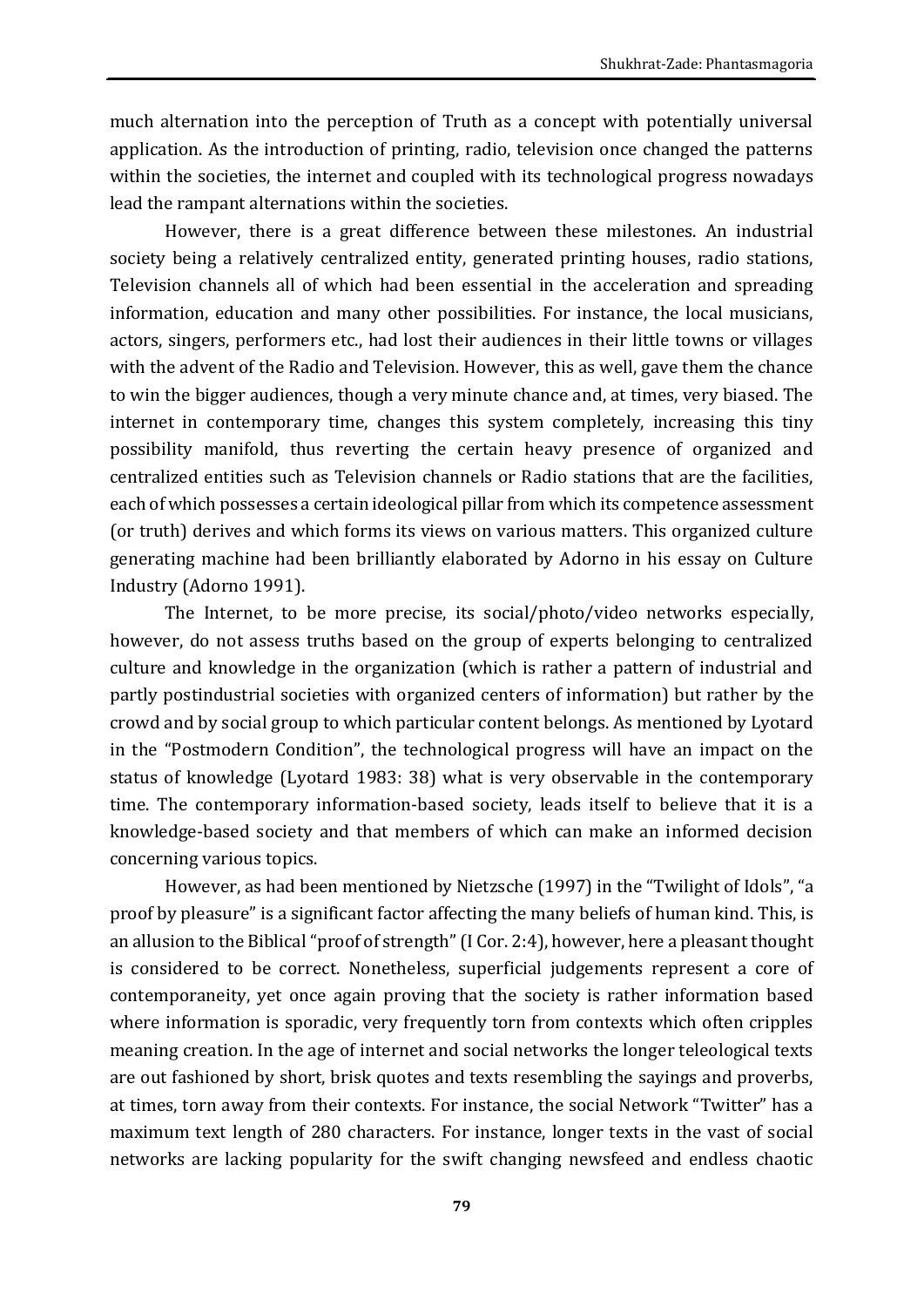flows of information present a precisely Post or perhaps Post-Postmodern simulation in which prevail the "absence of hierarchy, disorderly notion of order, lack of topic-oriented order but rather the collection of fragments of ideas, pictures, news, thoughts, creations with various meanings". With the rapid development of Internet and ever-increasing influences from social networks (and further decentralized platforms that give emphasis on individuals at come into conflict with the centralized authorities…for example Airbnb, Uber and many others.) the person is given the opportunity to deepen their devotion to a particular social group/movement and social networks provide them with such opportunities (not deepening the connection to the society as a whole). For instance, Facebook has more than 400 million people in various Facebook groups that people deem "meaningful" (CNBC 2020). The meaningfulness of the group, according to Facebook, is established by means of surveys, monitoring how much time people spend in these groups and interestingly, how many of their friends are also the members of these groups (CNBC 2020).

These groups within social networks are centers of very subjective judgements and subjectivity as such. "Participatory Culture" (Jenkins 2006), shows the resistance that such a network can offer to the influences streaming into it from the outer world. There is indeed a clear separation between these groups and the outer world due to the ideological, or rather a sub-ideological backbone that helps form such a group. The observation made by Tocqueville, still proves to be correct and very actual in contemporary society in particular: "…tyranny leaves the body free and directs its attack at the soul. The ruler no longer says: You must think as I do or die. He says: You are free not to think as I do; your life, your property, everything shall remain yours, but from this day on you are a stranger among us" (Mariotti 2016: xii).

However, the ruler now is replaced by a social movement or a fact of belonging to a particular social group that has its own ideology, or sub-ideology and values. The whole concept of authority is, in a certain way, evened out, negating the centers of authority, however, creating centers of sub-ideology. The authority becomes more a question of adherence to the "correct" values. The ruler in this sense is a social movement. Social movement, being centered around their sub-ideology, thus reproduce their own norms and values. Their subjects are all in a sense, "readers", being centers of everlasting and fragmented interpretation. The essay "The death of an Author" by Roland Barthes (1975) forestalled the Lyotard's "the loss of meaning" (Lyotard 1983: 26) and heralded the "Death of an Author" as an authentic source of meaning which in turns puts the narratives and their social bond supportive characteristic under the doubt. Here, an author as a narrator is dismantled and the narratives lose their social potency and become somewhat meaningless in frames of social bonding. Barthes states that with the death of an author comes "the birth of a reader" which is clearly seen in contemporary society in which there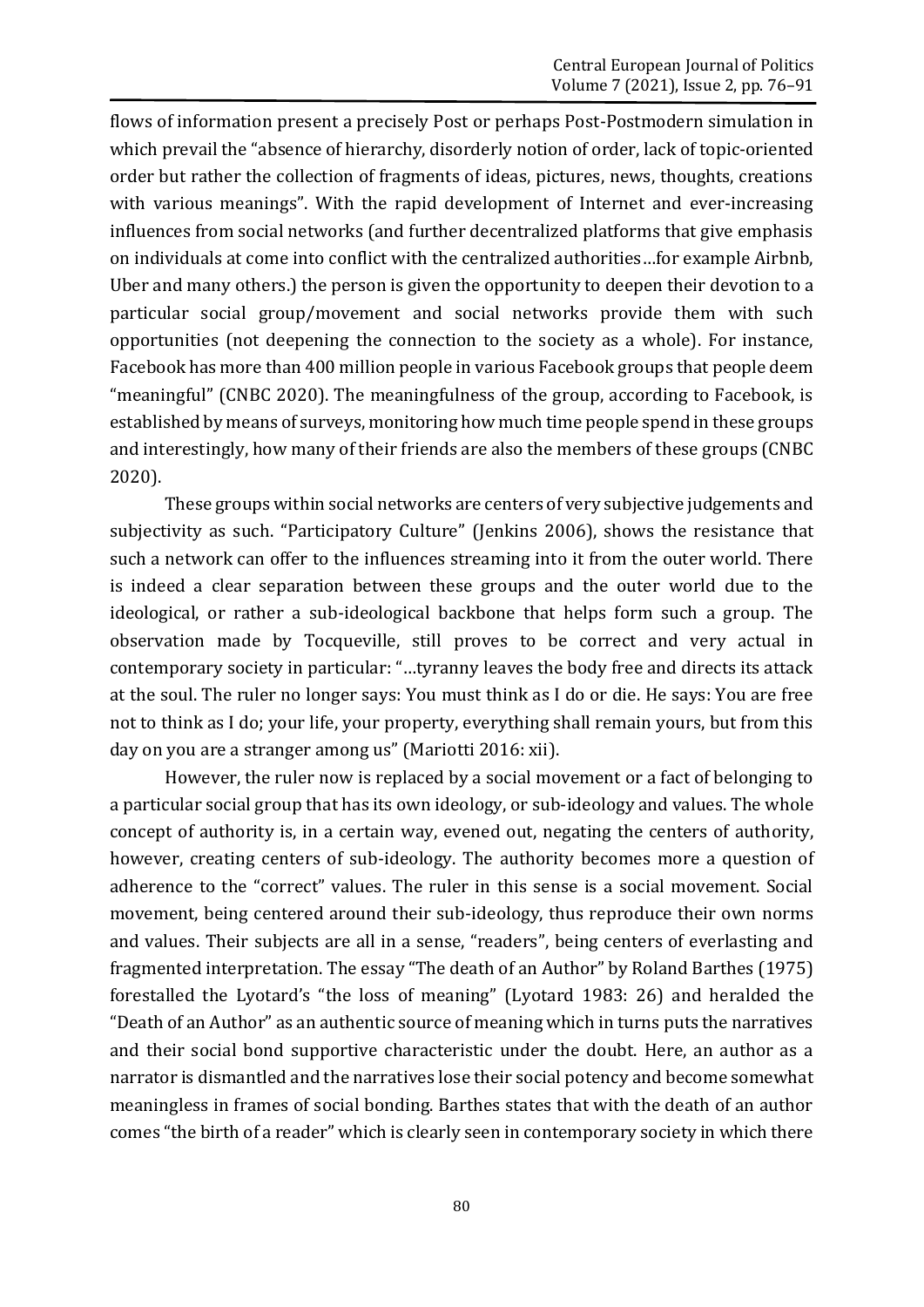is a significant advent of those who consume and interpret images, short texts, video files as they will.

The internet is a good manifestation of the abovementioned, where the followers of various groups interpret the information from their subcultural standpoint and in many cases vigorously attack the piece if the latter does not correspond to their subculture and beliefs. Thus, the possibly objective interpretation of a text and a meaning becomes practically impossible as the subjectivity is predominant through readers who belong to diversified social groups and subcultures. This is a postmodern "floating structure" that is lacking the persistent teleological meaning creation that is not called to bring the meaning, but rather is open for endless interpretation and filled by the methods of telling the story more than with the meaning. The methods convey the way things must be done, evading the meaning. In this case, the structure of contemporary narratives is constituted with "Pre-Understanding" (Heidegger 1996), with the methods of conduct and with the open and perpetual interpretation by the reader (viewer, listener and etc.). The last point is the most treacherous one as the reader is represented by the highly decentralized society the particles of which interpret the information according to subideology of their social group, thus, creating a profound subjectivity that clashes with other bottomless subjective approaches from other social groups.

"The Birth of a Reader" is a meaning applicable to both, online and offline spheres which merge in one single Simulacrum of reality. This tendency had been significantly reinforced by the unfortunate COVID-19 Pandemic and the ensuing lockdowns, locking the population already plagued by the "virtualization" of life even more in its virtual subreality. Randall Collins' concept of intelligent networks, according to which the significance and productivity of the subject are determined by the position in the communicative space, turned out to be true for social networks and digital life as well. One cannot function efficiently within the contemporary society without being constantly update regarding the state of affairs within the particular social movement which an individual follow. Being torn away from a constant stream of information, an individual becomes immediately obsolete in terms of sub-ideological filler of the movement. Guy Debord mentions that mass media become one of the main instruments of socialization. However, in contemporary time of rampant technological progress the decentralized and privatized media platforms reinforce this notion as well as the notion of the "Artificial World of Images" (Debord 1994). A little change that is however, needs to be added is the "Artificial World of Rapidly Changing Images". These images, construct sources of information or knowledge, yet in its Postmodern incarnation.

According to Horkheimer and Adorno, under the Modernity and Enlightenment, the reason and knowledge have been self-legitimating (Adorno and Horkheimer 1979) (knowledge for the sake of knowledge). In this context, during Enlightenment, in its turn, it was implied that the learning and interest in new intend to discover the truth, the latter,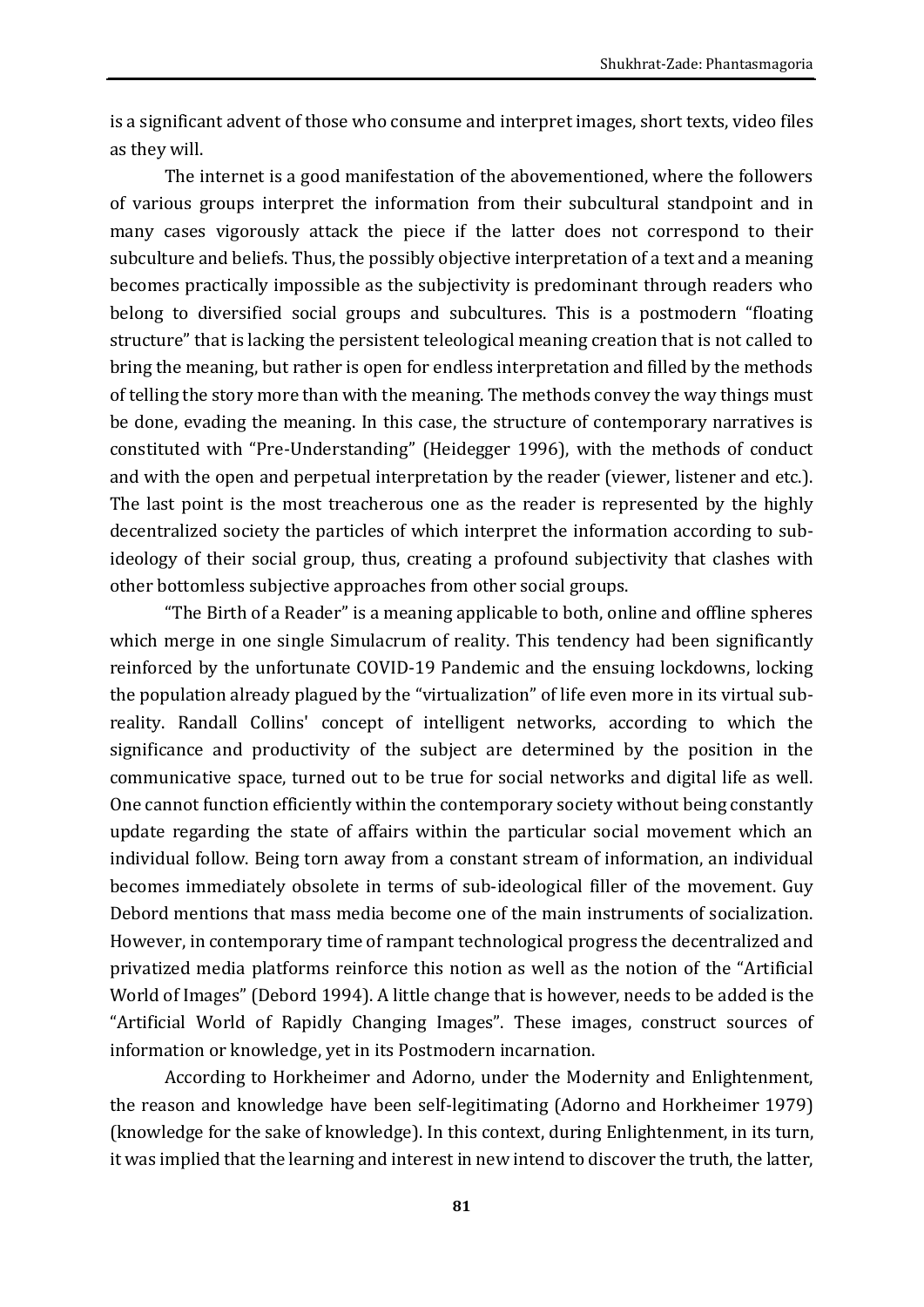is one of the cornerstones of both Enlightenment and Modernity. As mentioned by Adorno and Horkheimer, the "project" of Enlightenment had been centered on the "disenchantment" of the world, i.e. on the dissolution of the myths which have served as pillars for the maintenance of the mythical and religious belief system (Adorno and Horkheimer 1979: 3–6). This, in its turn entails the need of mechanism of truth which would exhibit the movement towards the truth. It is a significant element of the notion of progress and progressive view on history towards the goal of utopian or semi-utopian state of being. Such a view on history is possible only with the developmental curve behind it and where the progress serves as a perfect tool for this, giving the much-needed comparisons to that what is available, that what should and will be available as well as creating certain projections into the future. From this, stems the concept of the "True World" which exists out there and the humanity must reach and discover the Truth and build their own paradise on Earth based on this Truth. Nietzsche connects the vision of the "True World" (Nietzsche 1996: 92) to the Christian interpretation of the world where the truth is connected to the truth of God and cannot be disputed which is a precursor of a utopian world-view. Therefore, the Truth is considered to be optimistic in itself, while it leads the society to the brighter future. In this article, however, it will be shown that with the dismantling of Truth the belief in its optimism as well as the belief in the brighter future wanes and thus opens the way to more and more pessimism that is visible through the dystopian trends in centralized mass culture, radicalization of various social movements and so on and so forth. Nietzsche, by his attempt to question the virtue of knowledge through pessimism that is associated with the versatility of Truth, does indeed succeed for the dismantling of Truth had led the society to much pessimism about its own future.

In connection to the truth of God, it is of much worth mentioning the Cartesian self which according to Rene Descartes is the reason driven by sanity, which is a universal reason possessed by all people because it derived and given birth to by God. Human and divine minds are the minds of light and therefore minds of belief that through the light constitute truth and generate truth on the way to the creation of future of light which is the light of God (Descartes 2017). In contemporary time, however, the concept of the Cartesian self is hardly applicable to the society which stopped to be the unified whole (Lyotard 1983: 13), unified by the light of God or by culture but rather presents itself as the selection of highly atomized social groups. Cartesian self, though, might still be applicable today in terms of the belief in his or her own rightfulness and truth of their particular social movement and sub-ideology. The Cartesian self is not connected to the society as a "Unified whole" anymore, but rather could be applicable to the broken-down dysfunctional narratives of social movements which strongly and blindly believe in their truth – "Darkness of invincible ignorance" as put forth by Pierre Daniel Huet (1725). The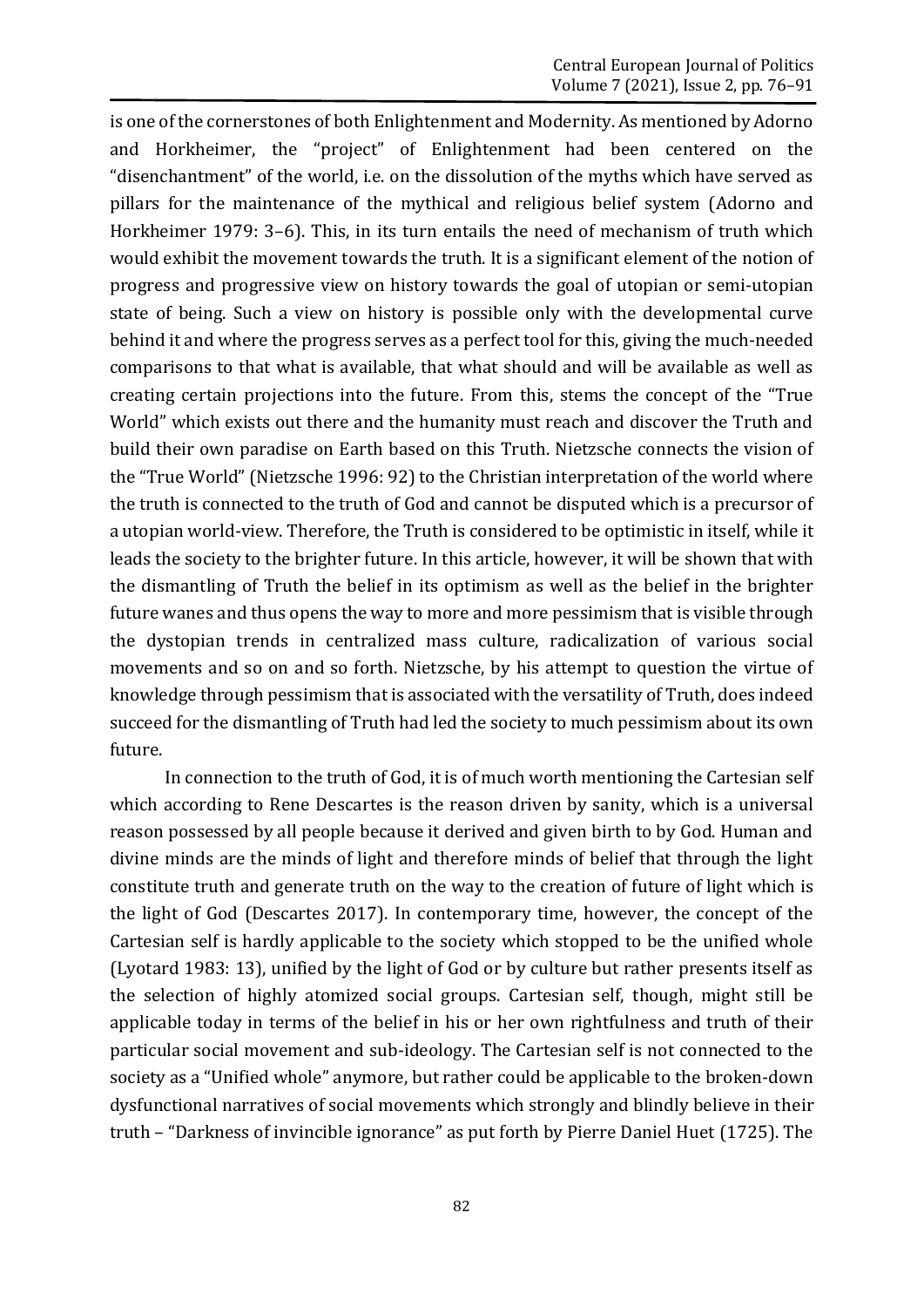ideas of a "True World" and a better future are directly connected to the utopian or semiutopian vision of the future which is being significantly eroded in contemporary time. The notion of Truth as universal that previously helped to sustain perhaps, the futuristic idea of Rational World and Bright Future, enabled people to believe in progress and future as a better place to live in, during Modernity. However, the notion of Bright Future is fading away from the conciseness of the masses and on the contrary an Anti-utopia (dystopia) becomes a more popular concept, let alone the popularity of films of this genre generated by the culture industry (Schmidt 2014). This, as well, signifies the absolute retreat of the Grand Narrative and the "collapse of the past and the future into the present" (Perniola 1995: 74). Therefore, Postmodernity makes unacceptable the rules and principles that claim to be universally true (Lyotard 1983: 43). Thus, one position cannot be absolutely dominant, for there is a plurality and equality of positions and if one position begins to dominate, this ultimately leads to oppression.

In contemporary time of the incredible plurality of values that spring up better than any mushrooms in the autumn forest, the Metanarratives or a bigger Truth is broken down into the multiple smaller truths that exist here and now and that function within particular social groups or movements that possess their own rationalities as well as certain language games and sub-ideologies. As had been pointed out by Derrida, through the Différance (Derrida 1982: P3). we learn better and in theory can come closer to cast aside the rigid dogmatism, however, through the "wandering play of differences" (*Différance*) there is a contemporary wandering play of dogmatic thinking, inherent to this or that social movement. The differences that are called to show us how to see and listen to "distinction", only lead us to the atomized sub-ideologies in which it is comfortable to stop listening and let the differences remain so and be left unheard. Such is the attitude of Postmodernity to objectivity and returning to Deconstruction which had been a significant milestone on the way to the establishment of Postmodernity, it is viable to mention that is has no clear guidelines or rules as their presence would have a contradiction with its whole essence.

Nonetheless, with the cancelation of the Metanarratives or the bigger Truths, all previously existing methods of the description of the world and its vision are also being cancelled and substituted by multiple rationalities and constantly alternating experiences. Thus, Postmodernity accepts the idea of instability of truths and rejects determinism as such as well as endorses the multiplicity of interpretations of knowledge (or information) which purely depends on the experiences that are subjected to variations. The gaining of the experience, in turn, becomes a crucial step, which on its own is a process of creation of the perfect for a particular individual reality. The created through the experience perfect reality is usually channeled and structure through the adherence to the sub-ideological movement and is not an independent one and is not in the crucial for the meaning, contact with the reality around. It is inspired and upheld by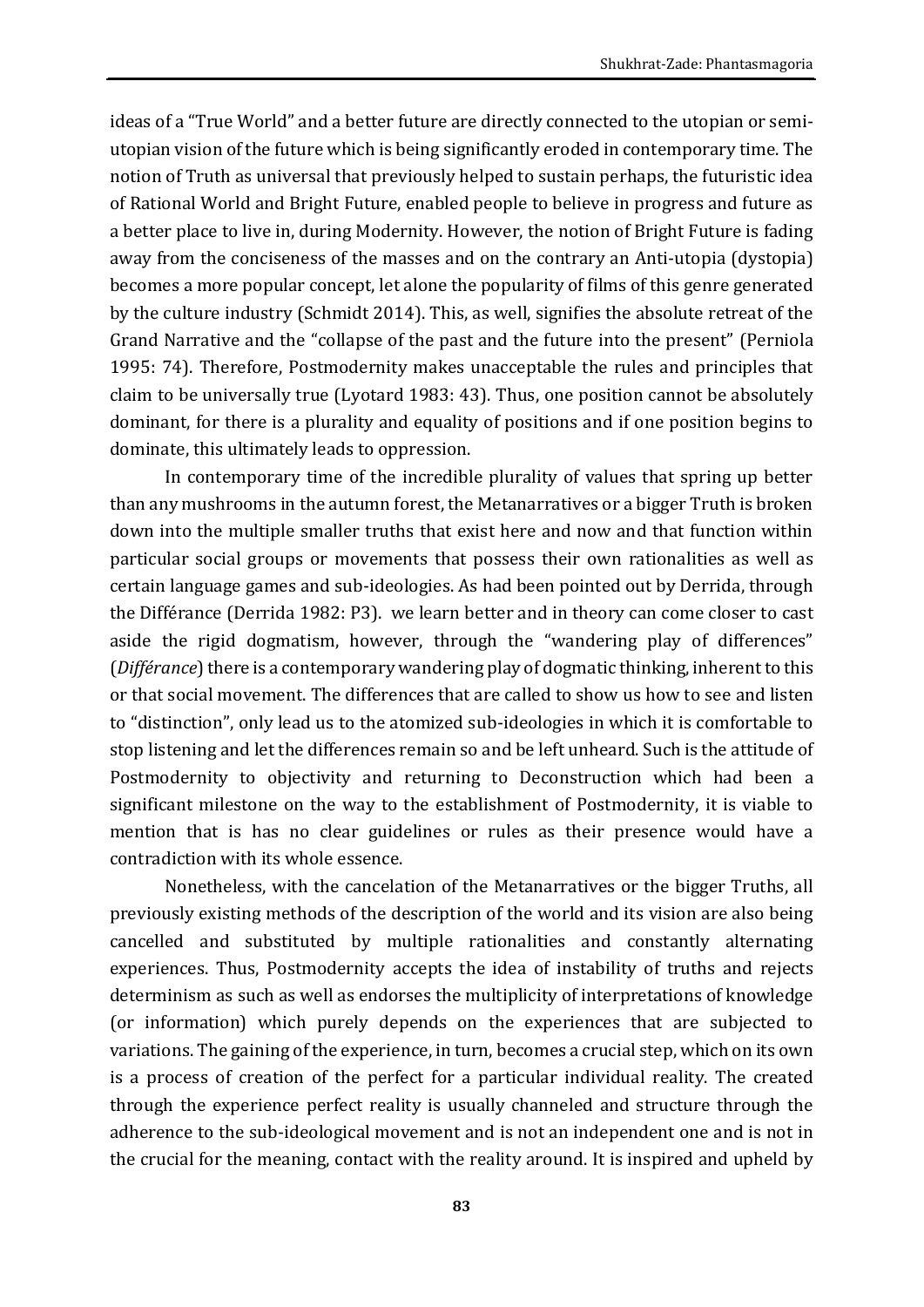the experience bringing it to life and by the fragmentation of perception of knowledge which is considered legitimate if it belongs or suits the sub-ideology of a social group to which an individual belongs at the given moment of time. Sub-ideology in itself is an idea or rather an attempt to change the existing state of affairs in particular matters. This type of ideology is not majestic enough as Metanarratives and focuses on its target group and a particular sphere of life. In other, words, the approach the atomization of which is conducted in best traditions of Postmodernity. For instance, the Anthroposophy, esoteric movement that takes roots from spiritualism of the beginning of the XX century, now being reinforced manifold by the social networks. Nowadays, this movement created multiple problems and barriers when fighting COVID-19 Pandemic in Germany and had been the center of scandalous and charlatan practices, most notably in the medicine sphere (The Guardian 2021). The judgements, stemming from the Sub-ideological motivations are not any better than any other moral judgements that in their turn resemble religious judgements, thus making the distinction between real and imaginary less and less palpable. "Truth at this level refers to all sorts of things which today we call "fantasies" (Nitzsche 1997: 38).

The creation of experiences in this context, is a process of learning, however of a fragmented learning that is inspired and biased through a collective belonging to a particular sub-ideology that gives certain models of learning to its followers. The learning in the framework of formation of experiences consists of the process in which the existing images, forms and objects are superseded by others, through the models of learning. These models entail the increase of numbers of alternative universities that are not much connected to the academic core of a particular country or the sphere of activity as a whole. The experiences formed are at the same time moved from being local and somewhat standard to more universal if applicable and diverse. In their creation, an individual undergoes through various interchanges and comparisons between emotional and rational perceptions, between remote and close, orderly and chaotic, past and future, known and unknown and many others. Thus, the process of learning and following it formation of experiences entail the relationship between meanings and comparisons through which the experience is created. Through learning and gained experiences one can interact more efficiently with the world which is read and structured accordingly.

Lyotard refers to the formation of competences in traditional societies through their traditions (Lyotard 1983: 19). Namely, that person who is a traditionalist is at the same time considered to be competent and thus can assess reality more competently (Lyotard 1983). In the Postindustrial or rather in the Postmodern society, the formation of competences takes a different route. Nevertheless, the atomization of society and appearance of multitude of social groups and movements presents a unique opportunity for the atomization of competences as well, meaning the competences that function only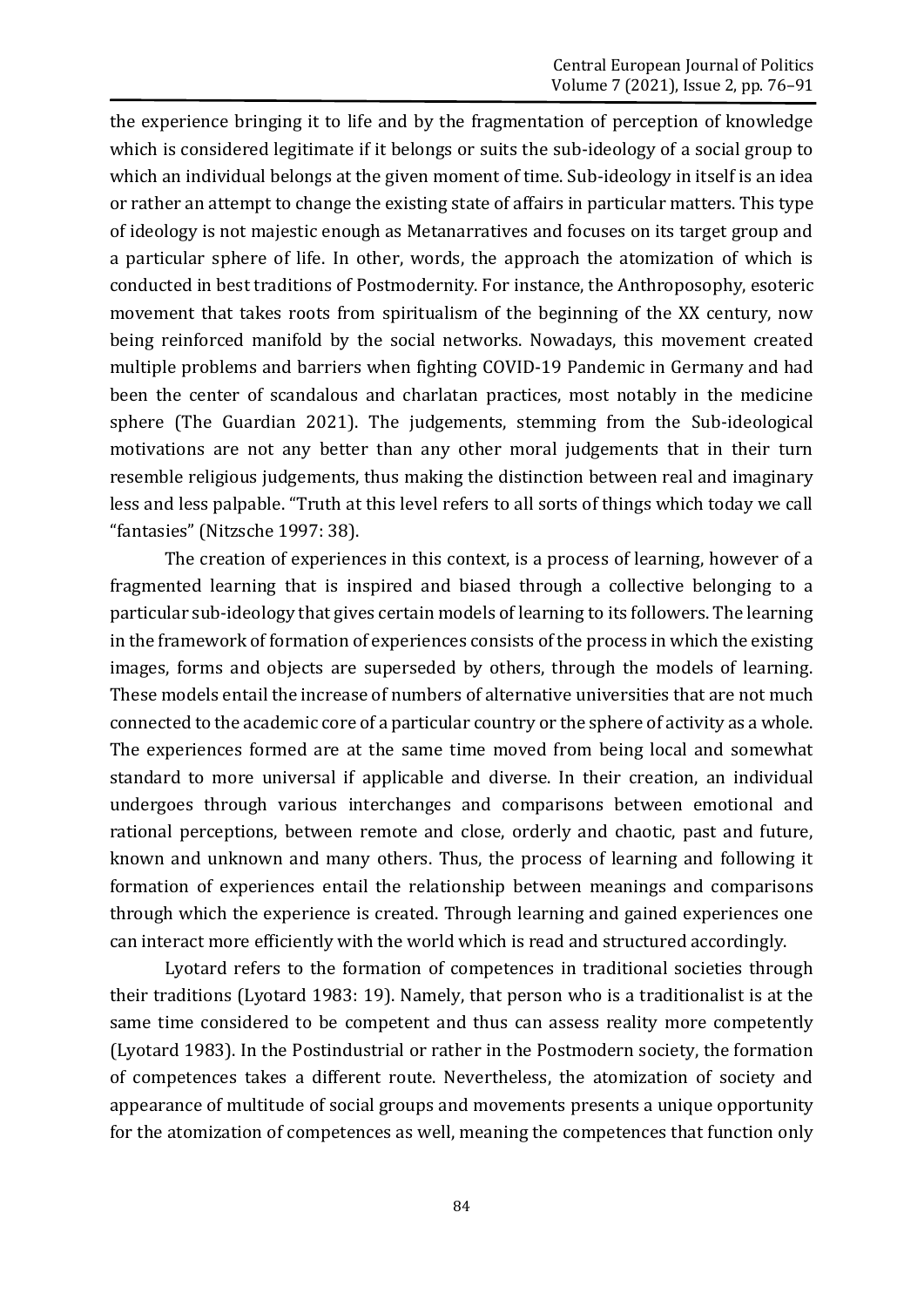within a particular social group and that are perceived as such mostly by the followers of the social group. Consequently, the patterns of traditional societies in terms of competences, can be traced to the contemporary social groups in which the one who cultivates the ideas of the group or follows them if not fanatically but loyally is considered to be competent within the group framework, at least by the progenies of the movement or of the groups with similar ideologies. Though, such an adherence cannot be called a tradition per se, an active following of the group's ideology/values/ideas during the extended period of time, which involves repetition after repetition of particular practices by the members of a social movement or group, becomes in a certain way highly resemblant of a tradition, although perhaps, a postmodern iteration of it. Such wise, the competences within the particular nucleus are formed and venerated by its members.

This, however, becomes rather problematic when the perception of competences takes an inter-group character, in other words, the assessment of the competence by the members of other social groups during discussions or at any other event. Given the fact that various social groups have various ideological backgrounds and subcultural filler, the achievement of a pan-group competence becomes a utopian notion. The perception of competence occurs within the framework of a social group, i.e., the speaker is not perceived competent a priori by other parties for he or she does not meet the needed requirements of other groups. The narratives and a relatively objective perception of reality stop functioning on the inter-group level in those cases where the mixed groups are present. This is the problematic of the narratives as well as the problematic of knowledge which stopped being a subject on its own but rather falls into "the service of a subject" (Lyotard 1983: 36) and becomes very practical and subjected to the ideas of a particular subject or group/movement.

The objective, knowledge which is a subject on its own is practically diminished to an information flow and in the best-case scenario to the form of an ideal which theoretically can exist but practically is very far from it. In order for the knowledge to be as close as possible to objectivity, it must exist for itself: knowledge for the sake of knowledge. If this criterion is not fulfilled, it tends to gravitate towards subjective purposes instead of objectivity. However, what can be contemplated in contemporary society is more and more often the knowledge (or rather information) for the subject that in turn creates the sense of belonging to the particular topic or idea and propagating it from within. This, generates a strong sense of adherence and as a result in many cases leads to biases and blatant superficiality, subjectivity and moral judgements stemming from the sub-ideology or "their truth".

In order to judge objectively, one must look at the issue from outside without the strong sense of belonging to the distinct side of the issue/discussion. (Here, much could be said on Bourdieu's (1984) Habitus, the concept which would much fit into the mentioned above. However, the space of another article would be needed to cover this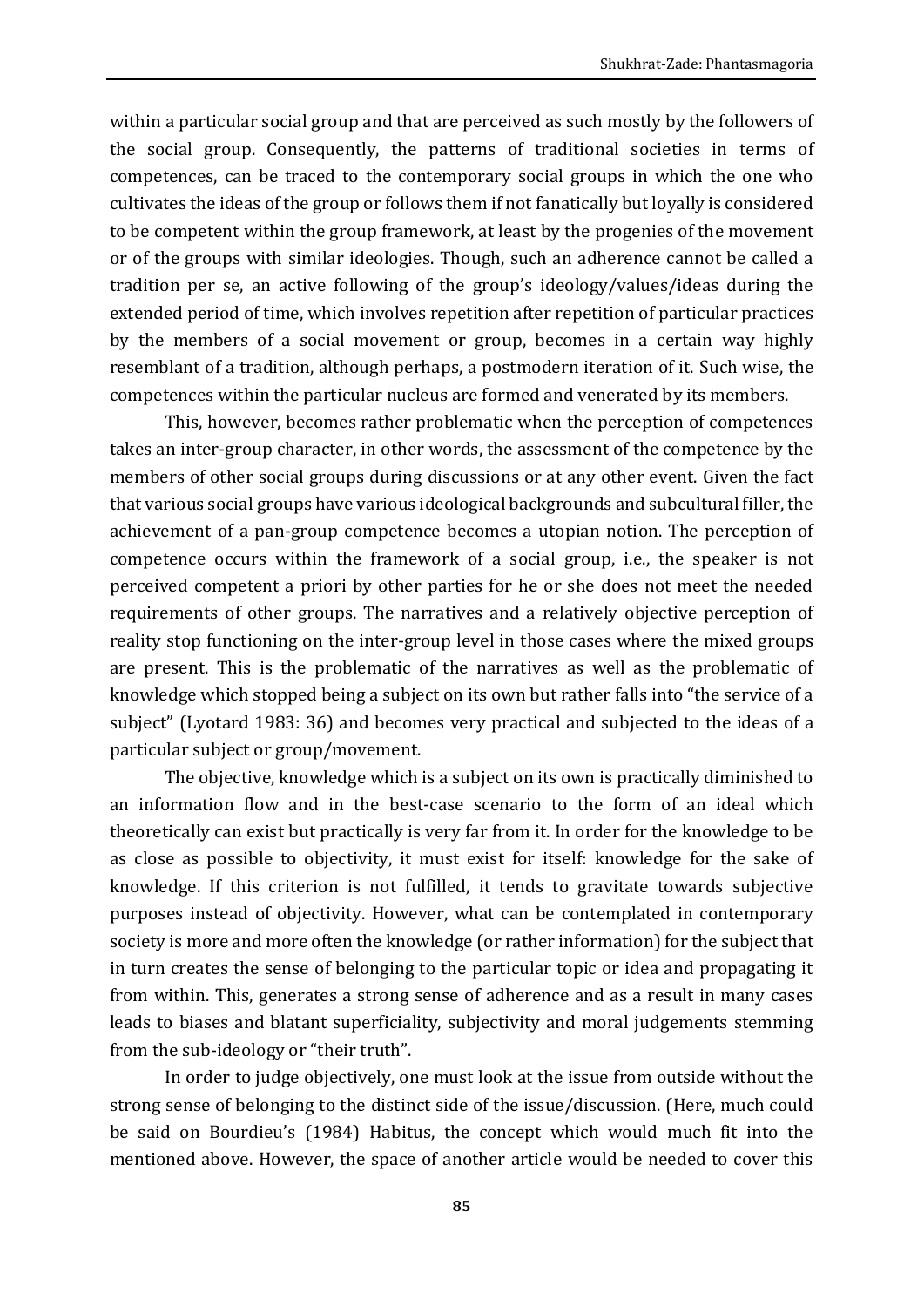topic.) When there is lack of neutral judging, but a lot of moral judgement, the balanced civilized discourse that strives to consensus or to understanding which is the task of democracy (to be precise its side of the conflict settling mechanism), is practically ruled out of possible options. What is seen nowadays, are the multitude of social groups, the sub-ideologies of which hold rather militant stance and are distinguished for their intolerance to the plurality of notions that do not correspond to their truths.

For instance, one of the movements that gains momentum more and more and presents the decay of the narratives and practically neglects democracy as a conflict settling mechanism is "Cancel Culture" (or in some sources Public/Online shaming). The movement comprises mostly the younger generations who are willing to attack anybody or any entity, be that social, political or economic entity in case they made offensive statements regarding women rights, race, LGBTq (q stands for "Queer") communities and anything else that potentially can upset an individual or a group of individuals in terms of their freedoms (Prasad 2020). Functioning democratic institutions are of an essence in the resolution of conflicts within the society and political spectrum. Democracy facilitates the plurality of opinions and is supposed to teach the coming and to remind the already present generations that there are opinions other than their own and promotes the civilized discussions (knowing how to listen and hear), debate and "Diskurs" in which the opposing parties are called to hear the argument of each other and to come to a consensus (Habermas 1987). The latter is not possible without hearing each other and this is the task of democratic institution – to be able to listen to and also to hear the other opinion. Thus, through "Diskurs" the achievement of consensus is possible, provided that the conditions that comprise the "Diskurs" are recognized by the participants. The argumentation and its analysis must come closer and ideally become a social practice through which the competency of arguers will be adequate.

The internet, enhances the atomization of texts, images etc., following the atomization of society as a whole. In the light of the continuing and intensifying break down of Metanarratives or of bigger Truths, the atomized societal entities pick up the "debris" and create their own Truth directions that manifest themselves in social groups, multiple values and sub-ideologies with sub-realities. These, realities are at times twisted derivatives of the particular hyped events or trends and therefore, can be called "subrealities" while they are secondary copies with the lost meaning of the original and are very often short lived (hyped).

In the best-case scenario, these sub-realities are copies of the actual real state of surroundings. In many cases, however, the sub-realities are very much distorted and perverted copies of reality. These, represent and promote the rejection of realism in any iteration of it, creating a certain vicious circle that manifests itself, e.g. in the dismantling of the narrative of an author and substitution of it by the "narrative" of a reader who is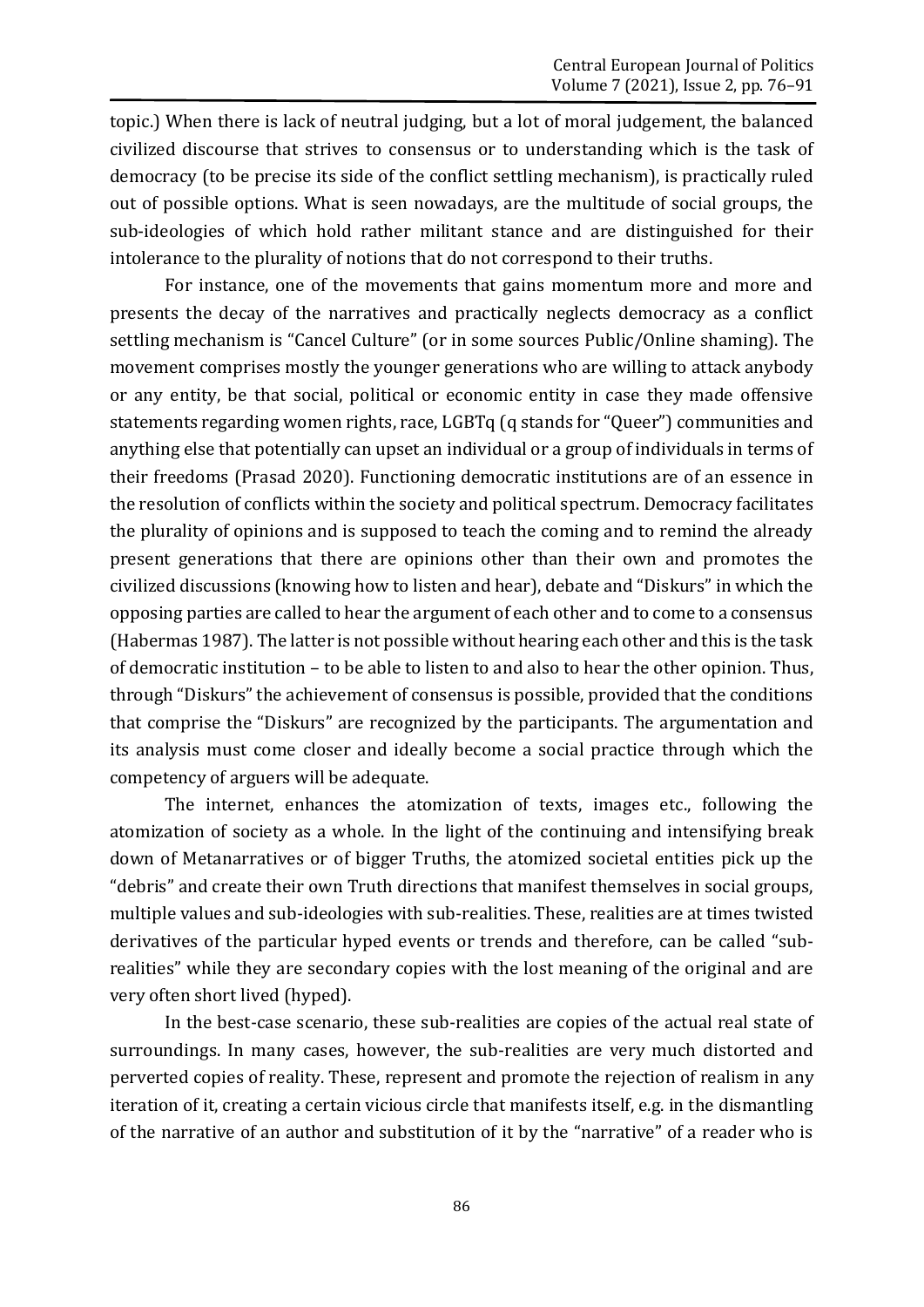empowered to give the meaning to the text hence "The Death of the Author" by Barthes [Barthes 1975]. Thus, the sculpture of Daedalus becomes alive and heralds the death of the Author and the birth of the reader. In such a way, the meaning of a written text, a shown picture or a video clip, is stripped away from it, however, attached anew and perhaps in a different form by the diverse recipients of the text, which renders the original meaning of it, practically nonexistent and meaningless for the reader.

In the contexts of multitude of distorted copies of reality, it is viable to mention "Hype" which itself is a phenomenon that is growing (perhaps unfortunately) in its popularity and importance in contemporary time. It reflects the Postmodern fragility of prolonged ideas (perpetual introduction of "new" into the social strata) and is characterized by its rather short-lived but bright flash. In other words, Hype is the increase of circulation of a particular happening in order to attract as much attention to it as possible [Cambridge Dictionary 2020]. In a certain way it resembles the Communist mobilization of the masses in order to achieve a certain task. These hype happenings can be circulated in mass media but mostly nowadays they spread through the internet and through various independent/private media platforms maintained by a group of bloggers or just by a single individual. The hype in most of the cases represents the texts torn from their respective contexts and from their respective text bodies and presented as a certain flash of an idea for which the followers of the movement/group are mobilized.

It must be said, that images (as the contemporary West European culture is a culture of a visualizations) are the products most torn out of the context and show only a particular moment without any chance to establish what are behind the frames of that moment. The image-based judgements, that are many, are the most biased and distorted. There are countless examples of hype, for instance, the G20 protests in Hamburg, Germany, multiple "Anti-Corona" (COVID-19) measures protests in Berlin, Germany, surprisingly the Green protests against environmental pollution, Cancel Culture movement and last year's Black Lives Matter protests. The latter and their violence, had been significantly fueled by the images, unsurprisingly torn out of their respective contexts. These events, represent a failure of democracy to function as a conflict settling mechanism and the break-down of truths play here one of the foremost roles. The latter, Black Lives Matter (BLM) protests are the good example of the prevalence of the methods of conducting or expressing oneself over any teleological or constructive filler.

Although, the cause of the protests is present and understandable, the chosen methods that were called to show their brutality and destruction are questionable as well as the absurdity of liquidation of the police force as a regulating authority. The discussion with the followers of BLM about the methods and the constructive approach had been far from possible due to the rampant militancy and the absolute inability to hear the other point of view. The narratives behind this are creating a certain sub-reality for the followers with a disregard to facts that can undermine the aggressiveness of the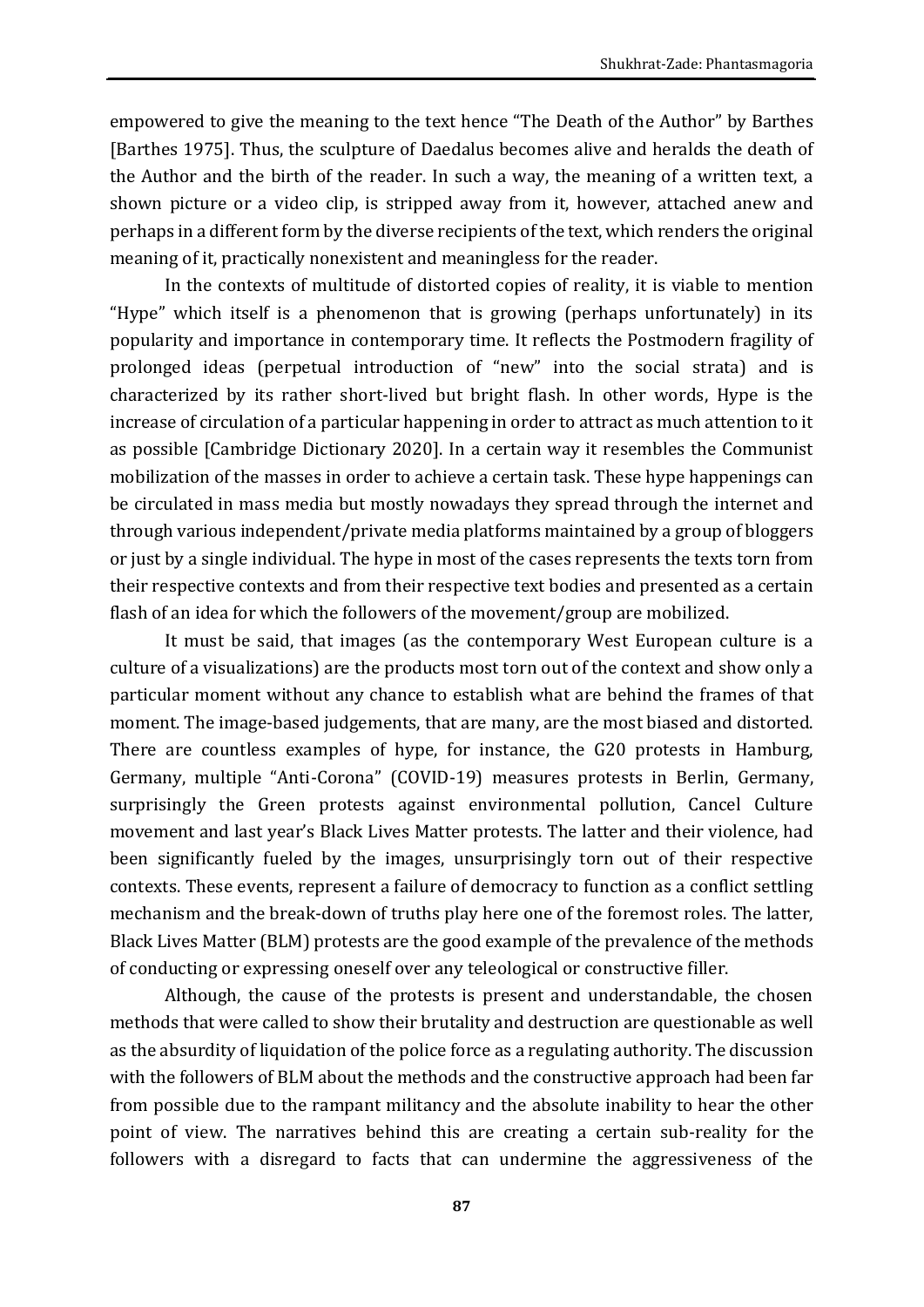movement. The BLM movement did not appear out of nowhere and its potential had been growing within the "Cancel Culture" (CC) movement the militancy of which is undoubted and which is highly critical towards those who disagree with their line (Prasad 2020). Thus, BLM is the aftermath of the expanding ideological superstructure of Cancel Culture movement which had been hampering all spheres of contemporary western culture and science with an absolute barbaric disregard towards the Democracy not only as a Conflict Settling Mechanism but as a whole.

For instance, recently hundreds of prominent writers, scientists and others have signed an open letter against the respective intolerant and militant movement [BBC News 2020]. The CC movement, having their own sub-reality and sub-ideology pays no respect to the freedom of speech, the concept of which does not obviously ring any bell and the narrative of which does not come through their constructed sub-reality and myths in which they dwell. Such an intolerance of the mass can be compared only to the "Dictatorship of the proletariat" of Marx and Engels. The ability and the trait conveyed by Narratives on "How to Listen" is clearly diminished in form and lost its credibility in the eyes of the multitude of the followers of these movements.

Likewise, recently, Berlin saw (and continues to see) more than fifteen thousand of protesters who did not hold any distance between themselves, wore no facial masks and were protesting against the very existence of COVID-19 as well as against the governmental measures to keep the virus under control (Deutsche Welle 2020). They had been naturally heralded as "Covidiots" (or "Querdenker") (Deutsche Welle 2020) which is quite a fair name, considering their disregard of other opinions and more sadly, disregard of high risks that the virus bears for other people. This movements, represents the perfected sub-reality in which its followers exist, being torn away from the real happenings and the real threat from the virus and means to fight it.

These movements and social groups represent a wave of contemporary informed but ignorant Barbarism that is unable to hear anything and no one else, apart from their own "Truths" which is disconnected from the other matters taking place in the world. The other representation taking place in contemporary time and visible so well through the above-mentioned movements is the Resurrection of a Myth in the Western Societies, a Myth the existence of which had been fought that valiantly during the Enlightenment (Adorno and Horkheimer 1979: 3–6) and that had been seemingly defeated, only to resurrect in the XXI century at the height of the development of the Western Civilization.

The contemporary Myth is, however, spoiled by the concepts of radical freedom and with the ongoing radicalization of this concept. The movement for freedom begins to wrap itself in the sub-reality of their own not seeing and not heeding the achievements that have been achieved but rather seeing only the further radical steps to demise any concept of authority in front of them and any concept of responsibility, as well as the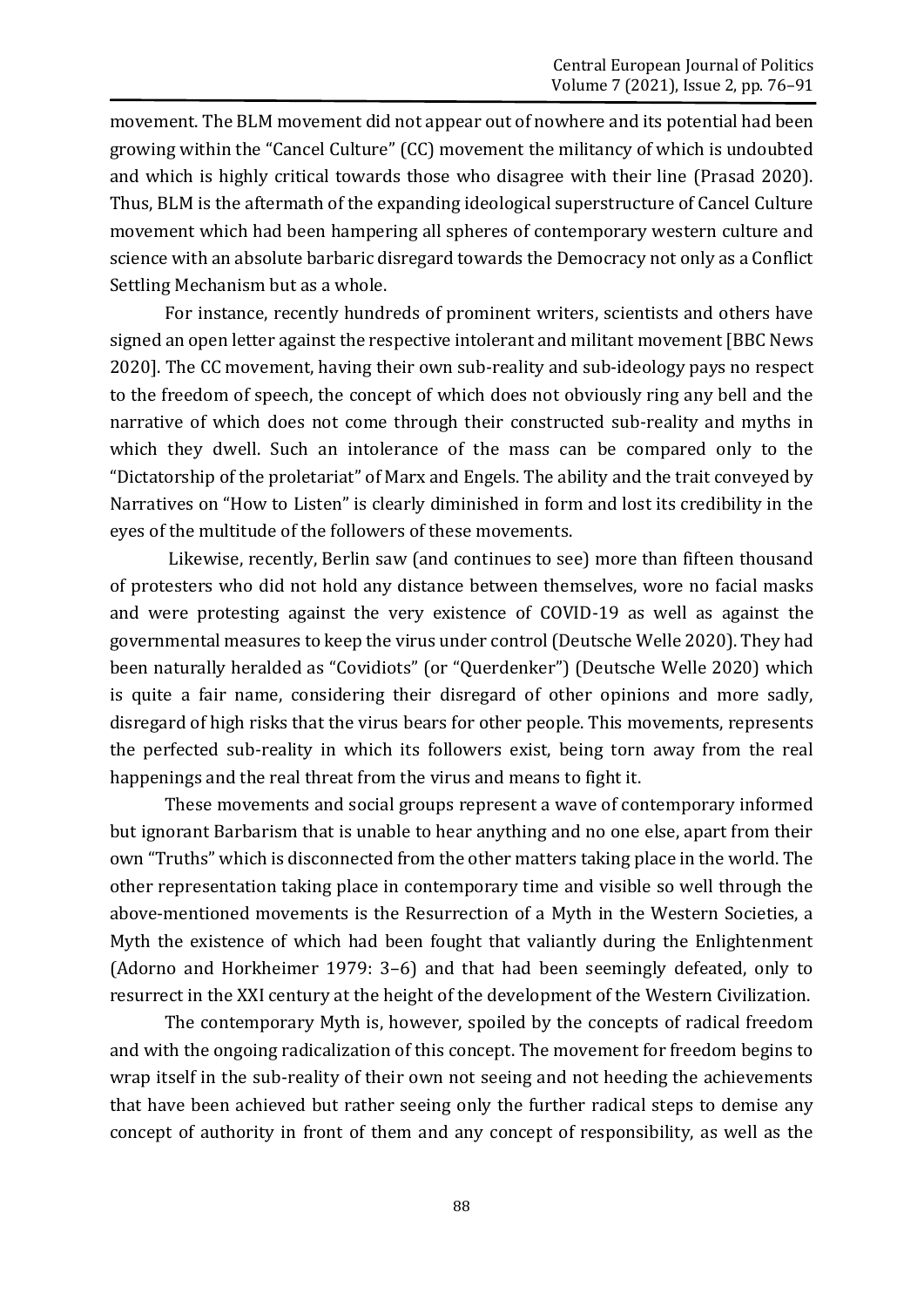responsibility for the system which they reject with ever increasing vehemence. The "Student Protests of 1968" (Richard 2009) had been the precursor to the events that are contemplated nowadays with the logical intensification and radicalization which is the result of the lost battle for the minds of the people.

Through this radicalization it is clearly visible that the Binary Oppositions have retreated and more importantly their functionality that forces the opposing parties to know and inquire about each other's views and as a result to be able to listen. With the death of Binary Oppositions, the familiarization with other parties' ideas and worldview is abandoned and as a result the society finds itself, practicing the cult of youth with its hot temperament, recklessness and is at the doorstep of intolerance and militancy of ideas.

### **3. Conclusion**

Millions of social movements and groups are reinforced and exist through the social networks of internet, amalgamating interested individuals into herds of motivated and ideologically charged followers who are permanently bombarded by the information only relevant to their sphere of interests as per the algorithms of the social networks. Everything that is out of scope of that ideology is left behind, creating not only a vacuum of "Binary Oppositions", the notion of which is of utmost importance in the leading of the basic "Diskurs" but also psychologically essential in our ability to fathom the basic binary difference, not mentioning the "wandering play of differences" that we observe but are unable to fathom and listen to.

Thereby, the algorithms of social networks help channel the society into spheres of their interests and feeds them only with, so called, relevant information, never showing the real differences that are out there but artificially kept out of sight. The multiple social movements and groups, thus exist only through the internet and are fed and bred by it. This superstructure, shall it unfathomably collapse or loose influence, will leave millions lost in their ideas, sobered, and awakened to see that they are surrounded not by the information fed to them through the greedy for money algorithms, but by the multifaceted reality, the dwelling in which needs much more skill and adaptation rather than blatant digital consumerism, that constructs notions of omni-consumerist attitude lacking constructivism, but breeding solely demands and wish to destruct the surroundings that contradict to the ideological paradise observed on the screen of our so much venerated devices. This, in a sense is a Communism decentralized mobilization 2.0 that Europe is facing.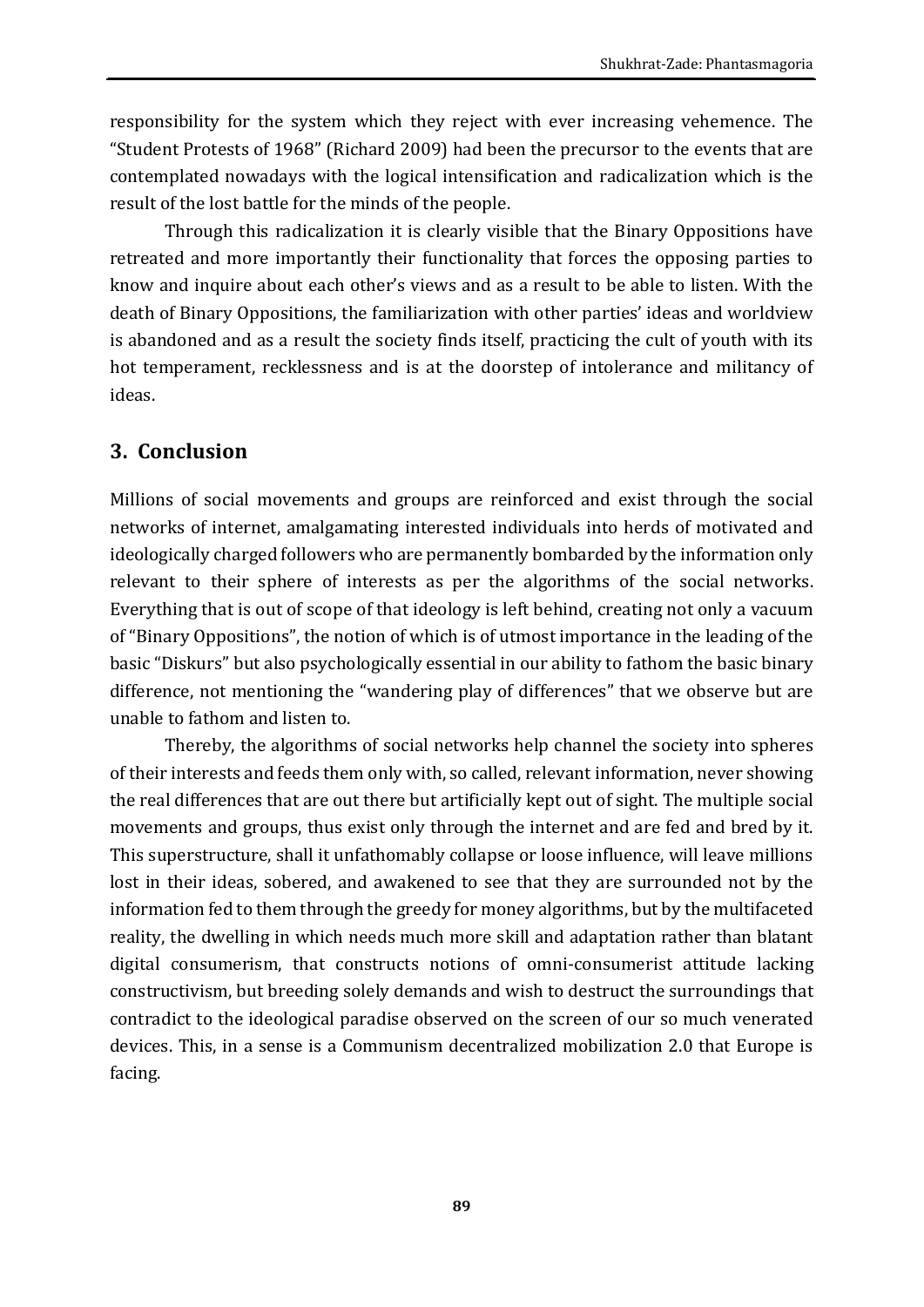#### **Bibliography**

Adorno, T.W. and Horkheimer, M. 1979. *Dialectic of Enlightenment.* London: Verso.

- Adorno, T.W. 1991. *The Culture Industry: Selected essays on mass culture*. London: Routledge.
- Barthes, R. 1975. *An Introduction to the Structural Analysis of Narrative*. Baltimore: The Johns Hopkins University Press.
- Baudrillard, J. 1995. *Simulacra and simulation*. Ann Arbor: University of Michigan Press.
- BBC News. 2020. "JK Rowling joins 150 public figures warning over free speech." [online]. [cit. 22. 11. 2021]. Available at:<https://www.bbc.com/news/world-us-canada-53330105>
- Bourdieu, P. 1984. *Distinction. A Social Critique of the Judgment of Taste*. Cambridge, M.A.: Harvard University Press.
- Cambridge Dictionary. 2020. "Hype." [online]. [cit. 22. 11. 2021]. Available at: <https://dictionary.cambridge.org/dictionary/english/hype>
- CNBC. 2020. "Mark Zuckerberg shifted Facebook's focus to groups after the 2016 election, and it's changed how people use the site." [online]. [cit. 22. 11. 2021]. Available at: [https://www.cnbc.com/2020/02/16/zuckerbergs-focus-on-facebook-groups-increases-facebook](https://www.cnbc.com/2020/02/16/zuckerbergs-focus-on-facebook-groups-increases-facebook-engagement.html)[engagement.html](https://www.cnbc.com/2020/02/16/zuckerbergs-focus-on-facebook-groups-increases-facebook-engagement.html)
- Debord, G. 1994. *Society of the Spectacle*. New York: Zone Books.
- Derrida, J. 1982 (1972). *Margins of Philosophy*. Chicago: University of Chicago Press.
- Descartes, R. 2017. *Meditations on First Philosophy*. Toronto: Our Open Media.
- Deutsche Welle. 2020. "Protests in Germany: 45 officers injured at Berlin rally against coronavirus curbs." [online]. [cit. 22. 11. 2021]. Available at: [https://www.dw.com/en/protests-in-germany-45-officers](https://www.dw.com/en/protests-in-germany-45-officers-injured-at-berlin-rally-against-coronavirus-curbs/a-54402885?fbclid=IwAR0yoO_XK_HZl8HriObqA7lqx8vitv7J1hxJIYTZOcBPSLnhAgqk-3iWQIQ)[injured-at-berlin-rally-against-coronavirus-curbs/a-](https://www.dw.com/en/protests-in-germany-45-officers-injured-at-berlin-rally-against-coronavirus-curbs/a-54402885?fbclid=IwAR0yoO_XK_HZl8HriObqA7lqx8vitv7J1hxJIYTZOcBPSLnhAgqk-3iWQIQ)

[54402885?fbclid=IwAR0yoO\\_XK\\_HZl8HriObqA7lqx8vitv7J1hxJIYTZOcBPSLnhAgqk-3iWQIQ](https://www.dw.com/en/protests-in-germany-45-officers-injured-at-berlin-rally-against-coronavirus-curbs/a-54402885?fbclid=IwAR0yoO_XK_HZl8HriObqA7lqx8vitv7J1hxJIYTZOcBPSLnhAgqk-3iWQIQ)

- Habermas, J. 1987. *The Philosophical Discourse of Modernity*. Cambridge: Polity Press.
- Heidegger, M. 1996. *Being and time: A translation of Sein und Zeit*. Albany: State University of New York Press.
- Huet, P.D. 1725. *A Philosophical Treatise Concerning the Weakness of Human Understanding*. Gysbert Dommer.
- Jenkins, H., Purushotma, R., and Clinton, K. 2006. *Confronting the Challenges of Participatory Culture: Media Education for the 21st Century*. Chicago: The MacArthur Foundation.
- Joffre, T. 2021. "VP Harris to student who accused Israel of 'genocide': Your truth must be heard." *The Jerusalem Post*. [online]. [cit. 22. 11. 2021]. Available at: [https://www.jpost.com/american-politics/vp](https://www.jpost.com/american-politics/vp-harris-to-student-who-accused-israel-of-genocide-your-truth-must-be-heard-680603)[harris-to-student-who-accused-israel-of-genocide-your-truth-must-be-heard-680603](https://www.jpost.com/american-politics/vp-harris-to-student-who-accused-israel-of-genocide-your-truth-must-be-heard-680603)
- Lyotard, J.-F. 1983. *The Postmodern Condition: A Report on Knowledge.* Manchester: Manchester University Press.
- Mariotti S.L. 2016. *Adorno and Democracy: The American Years.* Lexington: University of Kentucky.
- Nietzsche, F.W. 1996. *On the Genealogy of Morals.* Oxford/New York: Oxford University Press.